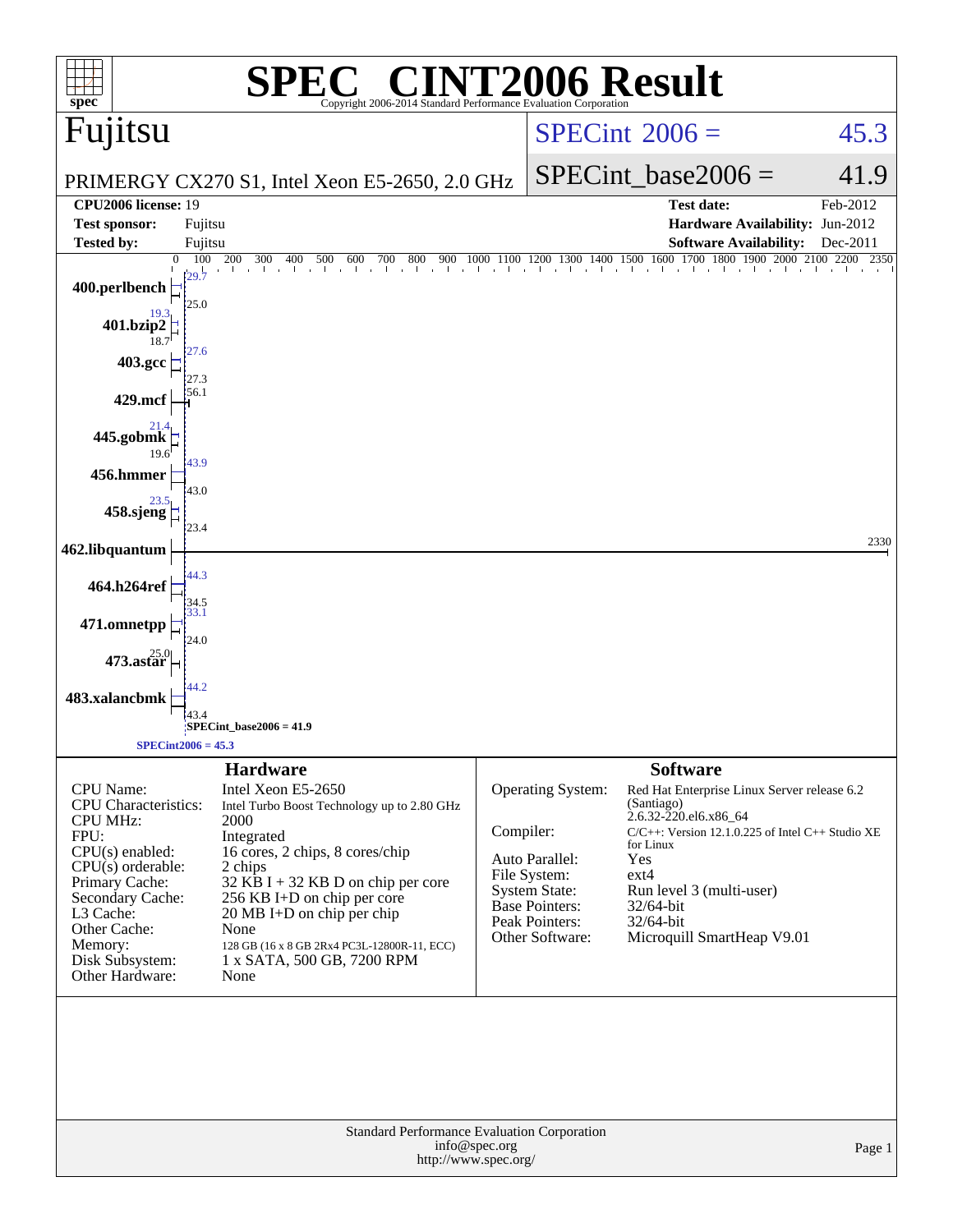

# **[SPEC CINT2006 Result](http://www.spec.org/auto/cpu2006/Docs/result-fields.html#SPECCINT2006Result)**

## Fujitsu

### $SPECint2006 =$  45.3

PRIMERGY CX270 S1, Intel Xeon E5-2650, 2.0 GHz

SPECint base2006 =  $41.9$ 

**[CPU2006 license:](http://www.spec.org/auto/cpu2006/Docs/result-fields.html#CPU2006license)** 19 **[Test date:](http://www.spec.org/auto/cpu2006/Docs/result-fields.html#Testdate)** Feb-2012

**[Test sponsor:](http://www.spec.org/auto/cpu2006/Docs/result-fields.html#Testsponsor)** Fujitsu **[Hardware Availability:](http://www.spec.org/auto/cpu2006/Docs/result-fields.html#HardwareAvailability)** Jun-2012 **[Tested by:](http://www.spec.org/auto/cpu2006/Docs/result-fields.html#Testedby)** Fujitsu **[Software Availability:](http://www.spec.org/auto/cpu2006/Docs/result-fields.html#SoftwareAvailability)** Dec-2011

#### **[Results Table](http://www.spec.org/auto/cpu2006/Docs/result-fields.html#ResultsTable)**

|                                                                                                          | <b>Base</b>    |              |                |       |                |       |                | <b>Peak</b>  |                |              |                |              |  |
|----------------------------------------------------------------------------------------------------------|----------------|--------------|----------------|-------|----------------|-------|----------------|--------------|----------------|--------------|----------------|--------------|--|
| <b>Benchmark</b>                                                                                         | <b>Seconds</b> | <b>Ratio</b> | <b>Seconds</b> | Ratio | <b>Seconds</b> | Ratio | <b>Seconds</b> | <b>Ratio</b> | <b>Seconds</b> | <b>Ratio</b> | <b>Seconds</b> | <b>Ratio</b> |  |
| $ 400.\text{perlbench}$                                                                                  | 390            | 25.0         | 391            | 25.0  | 390            | 25.0  | 329            | 29.7         | <u>329</u>     | 29.7         | 329            | 29.7         |  |
| 401.bzip2                                                                                                | 516            | 18.7         | 516            | 18.7  | 516            | 18.7  | 501            | 19.3         | 500            | 19.3         | 500            | 19.3         |  |
| $403.\text{gcc}$                                                                                         | 295            | 27.3         | 295            | 27.3  | 295            | 27.2  | 292            | 27.6         | 292            | 27.6         | 291            | 27.7         |  |
| $429$ mcf                                                                                                | 161            | 56.6         | 163            | 56.1  | 163            | 56.0  | 161            | 56.6         | 163            | 56.1         | 163            | 56.0         |  |
| $445$ .gobmk                                                                                             | 535            | 19.6         | 534            | 19.7  | 535            | 19.6  | 490            | 21.4         | 490            | 21.4         | 491            | 21.4         |  |
| $456.$ hmmer                                                                                             | 217            | 43.0         | 217            | 43.0  | 217            | 43.0  | 213            | 43.9         | 213            | 43.9         | 213            | 43.9         |  |
| $458$ .sjeng                                                                                             | 518            | 23.4         | 517            | 23.4  | 517            | 23.4  | 516            | 23.4         | 516            | <u>23.5</u>  | 516            | 23.5         |  |
| 462.libquantum                                                                                           | 8.88           | 2330         | 8.88           | 2330  | 8.88           | 2330  | 8.88           | 2330         | 8.88           | 2330         | 8.88           | 2330         |  |
| 464.h264ref                                                                                              | 640            | 34.6         | 643            | 34.4  | 641            | 34.5  | 499            | 44.3         | 499            | 44.4         | 501            | 44.2         |  |
| 471.omnetpp                                                                                              | 260            | 24.0         | 261            | 24.0  | 261            | 23.9  | 189            | 33.1         | 189            | 33.1         | 189            | 33.0         |  |
| $473.$ astar                                                                                             | 281            | 25.0         | 281            | 25.0  | 281            | 25.0  | 281            | 25.0         | 281            | 25.0         | 281            | 25.0         |  |
| 483.xalancbmk                                                                                            | 159            | 43.4         | 159            | 43.3  | 159            | 43.4  | 156            | 44.2         | 156            | 44.3         | 156            | 44.2         |  |
| Results appear in the order in which they were run. Bold underlined text indicates a median measurement. |                |              |                |       |                |       |                |              |                |              |                |              |  |

#### **[Operating System Notes](http://www.spec.org/auto/cpu2006/Docs/result-fields.html#OperatingSystemNotes)**

 Stack size set to unlimited using "ulimit -s unlimited" Transparent Huge Pages enabled with: echo always > /sys/kernel/mm/redhat\_transparent\_hugepage/enabled

#### **[Platform Notes](http://www.spec.org/auto/cpu2006/Docs/result-fields.html#PlatformNotes)**

 BIOS configuration: Intel HT Technology = Disable

#### **[General Notes](http://www.spec.org/auto/cpu2006/Docs/result-fields.html#GeneralNotes)**

Environment variables set by runspec before the start of the run: KMP\_AFFINITY = "granularity=fine,scatter" LD\_LIBRARY\_PATH = "/SPECcpu2006/libs/32:/SPECcpu2006/libs/64" OMP\_NUM\_THREADS = "16"

 Binaries compiled on a system with 1x Core i7-860 CPU + 8GB memory using RHEL5.5 This result was measured on the PRIMERGY CX250 S1. The PRIMERGY CX250 S1 and the PRIMERGY CX270 S1 are electronically equivalent. For information about Fujitsu please visit: <http://www.fujitsu.com>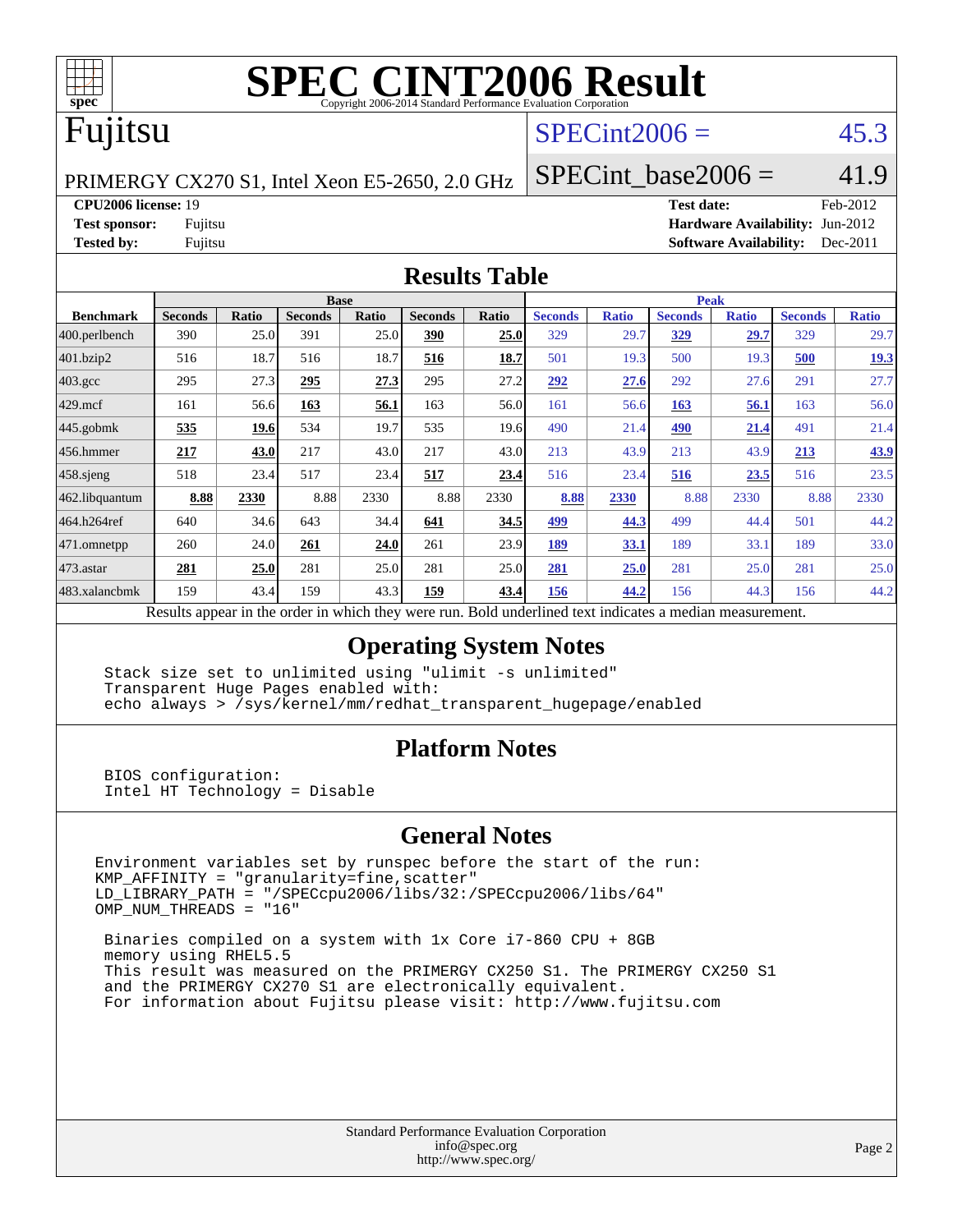

# **[SPEC CINT2006 Result](http://www.spec.org/auto/cpu2006/Docs/result-fields.html#SPECCINT2006Result)**

## Fujitsu

#### $SPECint2006 = 45.3$  $SPECint2006 = 45.3$

PRIMERGY CX270 S1, Intel Xeon E5-2650, 2.0 GHz

SPECint base2006 =  $41.9$ 

**[CPU2006 license:](http://www.spec.org/auto/cpu2006/Docs/result-fields.html#CPU2006license)** 19 **[Test date:](http://www.spec.org/auto/cpu2006/Docs/result-fields.html#Testdate)** Feb-2012 **[Test sponsor:](http://www.spec.org/auto/cpu2006/Docs/result-fields.html#Testsponsor)** Fujitsu **[Hardware Availability:](http://www.spec.org/auto/cpu2006/Docs/result-fields.html#HardwareAvailability)** Jun-2012 **[Tested by:](http://www.spec.org/auto/cpu2006/Docs/result-fields.html#Testedby)** Fujitsu **[Software Availability:](http://www.spec.org/auto/cpu2006/Docs/result-fields.html#SoftwareAvailability)** Dec-2011

### **[Base Compiler Invocation](http://www.spec.org/auto/cpu2006/Docs/result-fields.html#BaseCompilerInvocation)**

[C benchmarks](http://www.spec.org/auto/cpu2006/Docs/result-fields.html#Cbenchmarks):  $\text{icc}$   $-\text{m64}$ 

[C++ benchmarks:](http://www.spec.org/auto/cpu2006/Docs/result-fields.html#CXXbenchmarks) [icpc -m64](http://www.spec.org/cpu2006/results/res2012q3/cpu2006-20120620-23133.flags.html#user_CXXbase_intel_icpc_64bit_fc66a5337ce925472a5c54ad6a0de310)

#### **[Base Portability Flags](http://www.spec.org/auto/cpu2006/Docs/result-fields.html#BasePortabilityFlags)**

 400.perlbench: [-DSPEC\\_CPU\\_LP64](http://www.spec.org/cpu2006/results/res2012q3/cpu2006-20120620-23133.flags.html#b400.perlbench_basePORTABILITY_DSPEC_CPU_LP64) [-DSPEC\\_CPU\\_LINUX\\_X64](http://www.spec.org/cpu2006/results/res2012q3/cpu2006-20120620-23133.flags.html#b400.perlbench_baseCPORTABILITY_DSPEC_CPU_LINUX_X64) 401.bzip2: [-DSPEC\\_CPU\\_LP64](http://www.spec.org/cpu2006/results/res2012q3/cpu2006-20120620-23133.flags.html#suite_basePORTABILITY401_bzip2_DSPEC_CPU_LP64) 403.gcc: [-DSPEC\\_CPU\\_LP64](http://www.spec.org/cpu2006/results/res2012q3/cpu2006-20120620-23133.flags.html#suite_basePORTABILITY403_gcc_DSPEC_CPU_LP64) 429.mcf: [-DSPEC\\_CPU\\_LP64](http://www.spec.org/cpu2006/results/res2012q3/cpu2006-20120620-23133.flags.html#suite_basePORTABILITY429_mcf_DSPEC_CPU_LP64) 445.gobmk: [-DSPEC\\_CPU\\_LP64](http://www.spec.org/cpu2006/results/res2012q3/cpu2006-20120620-23133.flags.html#suite_basePORTABILITY445_gobmk_DSPEC_CPU_LP64) 456.hmmer: [-DSPEC\\_CPU\\_LP64](http://www.spec.org/cpu2006/results/res2012q3/cpu2006-20120620-23133.flags.html#suite_basePORTABILITY456_hmmer_DSPEC_CPU_LP64) 458.sjeng: [-DSPEC\\_CPU\\_LP64](http://www.spec.org/cpu2006/results/res2012q3/cpu2006-20120620-23133.flags.html#suite_basePORTABILITY458_sjeng_DSPEC_CPU_LP64) 462.libquantum: [-DSPEC\\_CPU\\_LP64](http://www.spec.org/cpu2006/results/res2012q3/cpu2006-20120620-23133.flags.html#suite_basePORTABILITY462_libquantum_DSPEC_CPU_LP64) [-DSPEC\\_CPU\\_LINUX](http://www.spec.org/cpu2006/results/res2012q3/cpu2006-20120620-23133.flags.html#b462.libquantum_baseCPORTABILITY_DSPEC_CPU_LINUX) 464.h264ref: [-DSPEC\\_CPU\\_LP64](http://www.spec.org/cpu2006/results/res2012q3/cpu2006-20120620-23133.flags.html#suite_basePORTABILITY464_h264ref_DSPEC_CPU_LP64) 471.omnetpp: [-DSPEC\\_CPU\\_LP64](http://www.spec.org/cpu2006/results/res2012q3/cpu2006-20120620-23133.flags.html#suite_basePORTABILITY471_omnetpp_DSPEC_CPU_LP64) 473.astar: [-DSPEC\\_CPU\\_LP64](http://www.spec.org/cpu2006/results/res2012q3/cpu2006-20120620-23133.flags.html#suite_basePORTABILITY473_astar_DSPEC_CPU_LP64) 483.xalancbmk: [-DSPEC\\_CPU\\_LP64](http://www.spec.org/cpu2006/results/res2012q3/cpu2006-20120620-23133.flags.html#suite_basePORTABILITY483_xalancbmk_DSPEC_CPU_LP64) [-DSPEC\\_CPU\\_LINUX](http://www.spec.org/cpu2006/results/res2012q3/cpu2006-20120620-23133.flags.html#b483.xalancbmk_baseCXXPORTABILITY_DSPEC_CPU_LINUX)

#### **[Base Optimization Flags](http://www.spec.org/auto/cpu2006/Docs/result-fields.html#BaseOptimizationFlags)**

[C benchmarks](http://www.spec.org/auto/cpu2006/Docs/result-fields.html#Cbenchmarks):

[-xSSE4.2](http://www.spec.org/cpu2006/results/res2012q3/cpu2006-20120620-23133.flags.html#user_CCbase_f-xSSE42_f91528193cf0b216347adb8b939d4107) [-ipo](http://www.spec.org/cpu2006/results/res2012q3/cpu2006-20120620-23133.flags.html#user_CCbase_f-ipo) [-O3](http://www.spec.org/cpu2006/results/res2012q3/cpu2006-20120620-23133.flags.html#user_CCbase_f-O3) [-no-prec-div](http://www.spec.org/cpu2006/results/res2012q3/cpu2006-20120620-23133.flags.html#user_CCbase_f-no-prec-div) [-parallel](http://www.spec.org/cpu2006/results/res2012q3/cpu2006-20120620-23133.flags.html#user_CCbase_f-parallel) [-opt-prefetch](http://www.spec.org/cpu2006/results/res2012q3/cpu2006-20120620-23133.flags.html#user_CCbase_f-opt-prefetch) [-auto-p32](http://www.spec.org/cpu2006/results/res2012q3/cpu2006-20120620-23133.flags.html#user_CCbase_f-auto-p32)

[C++ benchmarks:](http://www.spec.org/auto/cpu2006/Docs/result-fields.html#CXXbenchmarks)

[-xSSE4.2](http://www.spec.org/cpu2006/results/res2012q3/cpu2006-20120620-23133.flags.html#user_CXXbase_f-xSSE42_f91528193cf0b216347adb8b939d4107) [-ipo](http://www.spec.org/cpu2006/results/res2012q3/cpu2006-20120620-23133.flags.html#user_CXXbase_f-ipo) [-O3](http://www.spec.org/cpu2006/results/res2012q3/cpu2006-20120620-23133.flags.html#user_CXXbase_f-O3) [-no-prec-div](http://www.spec.org/cpu2006/results/res2012q3/cpu2006-20120620-23133.flags.html#user_CXXbase_f-no-prec-div) [-opt-prefetch](http://www.spec.org/cpu2006/results/res2012q3/cpu2006-20120620-23133.flags.html#user_CXXbase_f-opt-prefetch) [-auto-p32](http://www.spec.org/cpu2006/results/res2012q3/cpu2006-20120620-23133.flags.html#user_CXXbase_f-auto-p32) [-Wl,-z,muldefs](http://www.spec.org/cpu2006/results/res2012q3/cpu2006-20120620-23133.flags.html#user_CXXbase_link_force_multiple1_74079c344b956b9658436fd1b6dd3a8a) [-L/smartheap -lsmartheap64](http://www.spec.org/cpu2006/results/res2012q3/cpu2006-20120620-23133.flags.html#user_CXXbase_SmartHeap64_5e654037dadeae1fe403ab4b4466e60b)

#### **[Base Other Flags](http://www.spec.org/auto/cpu2006/Docs/result-fields.html#BaseOtherFlags)**

[C benchmarks](http://www.spec.org/auto/cpu2006/Docs/result-fields.html#Cbenchmarks):

403.gcc: [-Dalloca=\\_alloca](http://www.spec.org/cpu2006/results/res2012q3/cpu2006-20120620-23133.flags.html#b403.gcc_baseEXTRA_CFLAGS_Dalloca_be3056838c12de2578596ca5467af7f3)

### **[Peak Compiler Invocation](http://www.spec.org/auto/cpu2006/Docs/result-fields.html#PeakCompilerInvocation)**

[C benchmarks \(except as noted below\)](http://www.spec.org/auto/cpu2006/Docs/result-fields.html#Cbenchmarksexceptasnotedbelow):  $\text{icc}$  -m64

Continued on next page

Standard Performance Evaluation Corporation [info@spec.org](mailto:info@spec.org) <http://www.spec.org/>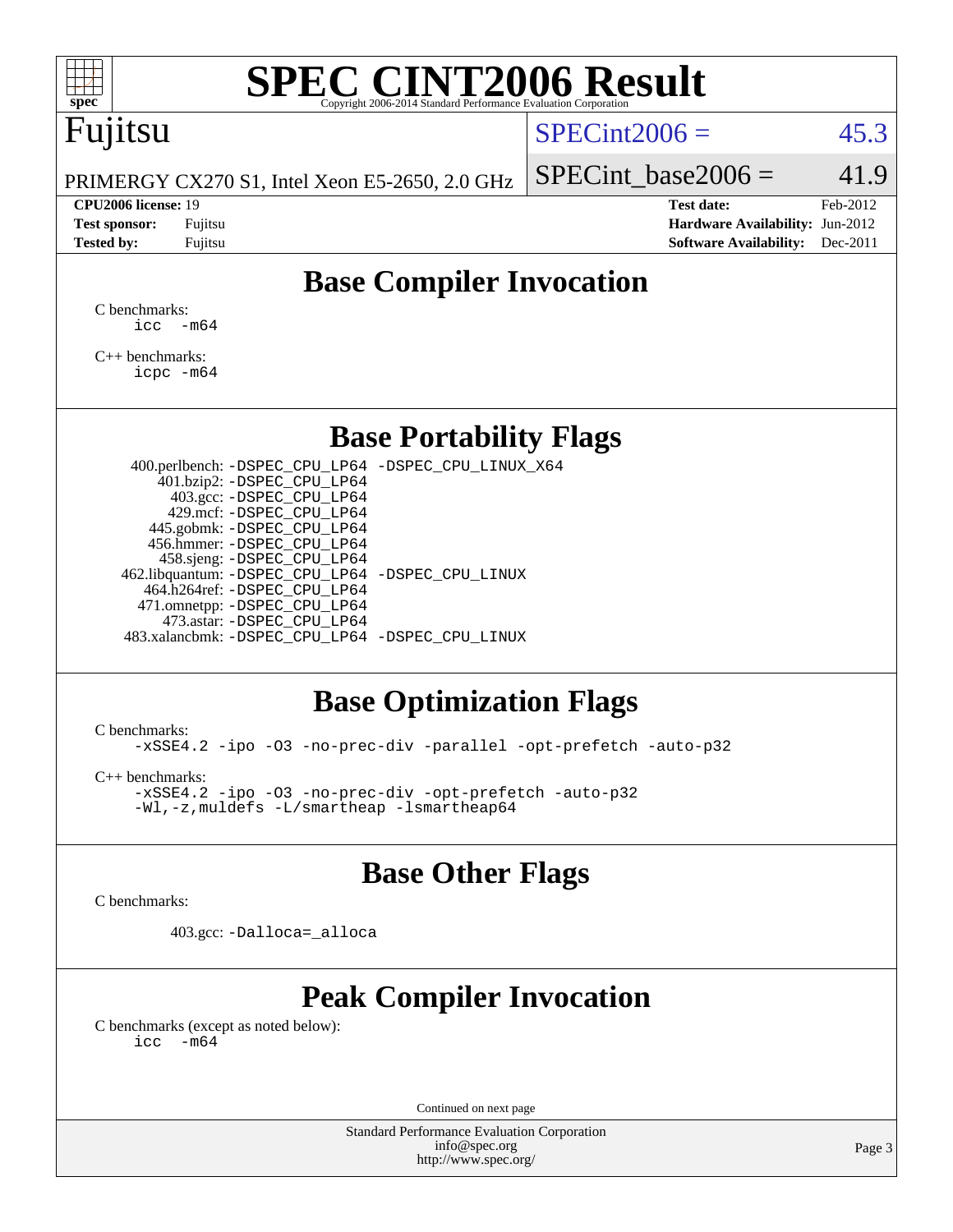

# **[SPEC CINT2006 Result](http://www.spec.org/auto/cpu2006/Docs/result-fields.html#SPECCINT2006Result)**

Fujitsu

 $SPECint2006 = 45.3$  $SPECint2006 = 45.3$ 

PRIMERGY CX270 S1, Intel Xeon E5-2650, 2.0 GHz

SPECint base2006 =  $41.9$ 

**[CPU2006 license:](http://www.spec.org/auto/cpu2006/Docs/result-fields.html#CPU2006license)** 19 **[Test date:](http://www.spec.org/auto/cpu2006/Docs/result-fields.html#Testdate)** Feb-2012 **[Test sponsor:](http://www.spec.org/auto/cpu2006/Docs/result-fields.html#Testsponsor)** Fujitsu **[Hardware Availability:](http://www.spec.org/auto/cpu2006/Docs/result-fields.html#HardwareAvailability)** Jun-2012 **[Tested by:](http://www.spec.org/auto/cpu2006/Docs/result-fields.html#Testedby)** Fujitsu **[Software Availability:](http://www.spec.org/auto/cpu2006/Docs/result-fields.html#SoftwareAvailability)** Dec-2011

# **[Peak Compiler Invocation \(Continued\)](http://www.spec.org/auto/cpu2006/Docs/result-fields.html#PeakCompilerInvocation)**

400.perlbench: [icc -m32](http://www.spec.org/cpu2006/results/res2012q3/cpu2006-20120620-23133.flags.html#user_peakCCLD400_perlbench_intel_icc_a6a621f8d50482236b970c6ac5f55f93)

445.gobmk: [icc -m32](http://www.spec.org/cpu2006/results/res2012q3/cpu2006-20120620-23133.flags.html#user_peakCCLD445_gobmk_intel_icc_a6a621f8d50482236b970c6ac5f55f93)

464.h264ref: [icc -m32](http://www.spec.org/cpu2006/results/res2012q3/cpu2006-20120620-23133.flags.html#user_peakCCLD464_h264ref_intel_icc_a6a621f8d50482236b970c6ac5f55f93)

[C++ benchmarks \(except as noted below\):](http://www.spec.org/auto/cpu2006/Docs/result-fields.html#CXXbenchmarksexceptasnotedbelow) [icpc -m32](http://www.spec.org/cpu2006/results/res2012q3/cpu2006-20120620-23133.flags.html#user_CXXpeak_intel_icpc_4e5a5ef1a53fd332b3c49e69c3330699)

473.astar: [icpc -m64](http://www.spec.org/cpu2006/results/res2012q3/cpu2006-20120620-23133.flags.html#user_peakCXXLD473_astar_intel_icpc_64bit_fc66a5337ce925472a5c54ad6a0de310)

#### **[Peak Portability Flags](http://www.spec.org/auto/cpu2006/Docs/result-fields.html#PeakPortabilityFlags)**

```
 400.perlbench: -DSPEC_CPU_LINUX_IA32
    401.bzip2: -DSPEC_CPU_LP64
      403.gcc: -DSPEC_CPU_LP64
     429.mcf: -DSPEC_CPU_LP64
   456.hmmer: -DSPEC_CPU_LP64
    458.sjeng: -DSPEC_CPU_LP64
462.libquantum: -DSPEC_CPU_LP64 -DSPEC_CPU_LINUX
     473.astar: -DSPEC_CPU_LP64
483.xalancbmk: -DSPEC_CPU_LINUX
```
## **[Peak Optimization Flags](http://www.spec.org/auto/cpu2006/Docs/result-fields.html#PeakOptimizationFlags)**

[C benchmarks](http://www.spec.org/auto/cpu2006/Docs/result-fields.html#Cbenchmarks):

```
 400.perlbench: -xSSE4.2(pass 2) -prof-gen(pass 1) -ipo(pass 2)
           -O3(pass 2) -no-prec-div(pass 2) -prof-use(pass 2)
          -opt-prefetch -ansi-alias
   401.bzip2: -xSSE4.2(pass 2) -prof-gen(pass 1) -ipo(pass 2)
           -O3(pass 2) -no-prec-div -prof-use(pass 2) -auto-ilp32
           -opt-prefetch -ansi-alias
    403.gcc: -xSSE4.2 -ipo -O3 -no-prec-div -inline-calloc
           -opt-malloc-options=3 -auto-ilp32
   429.mcf: basepeak = yes
  445.gobmk: -xSSE4.2(pass 2) -prof-gen(pass 1) -prof-use(pass 2)
           -ansi-alias
  456.hmmer: -xSSE4.2 -ipo -O3 -no-prec-div -unroll2 -auto-ilp32
           -ansi-alias
```
Continued on next page

Standard Performance Evaluation Corporation [info@spec.org](mailto:info@spec.org) <http://www.spec.org/>